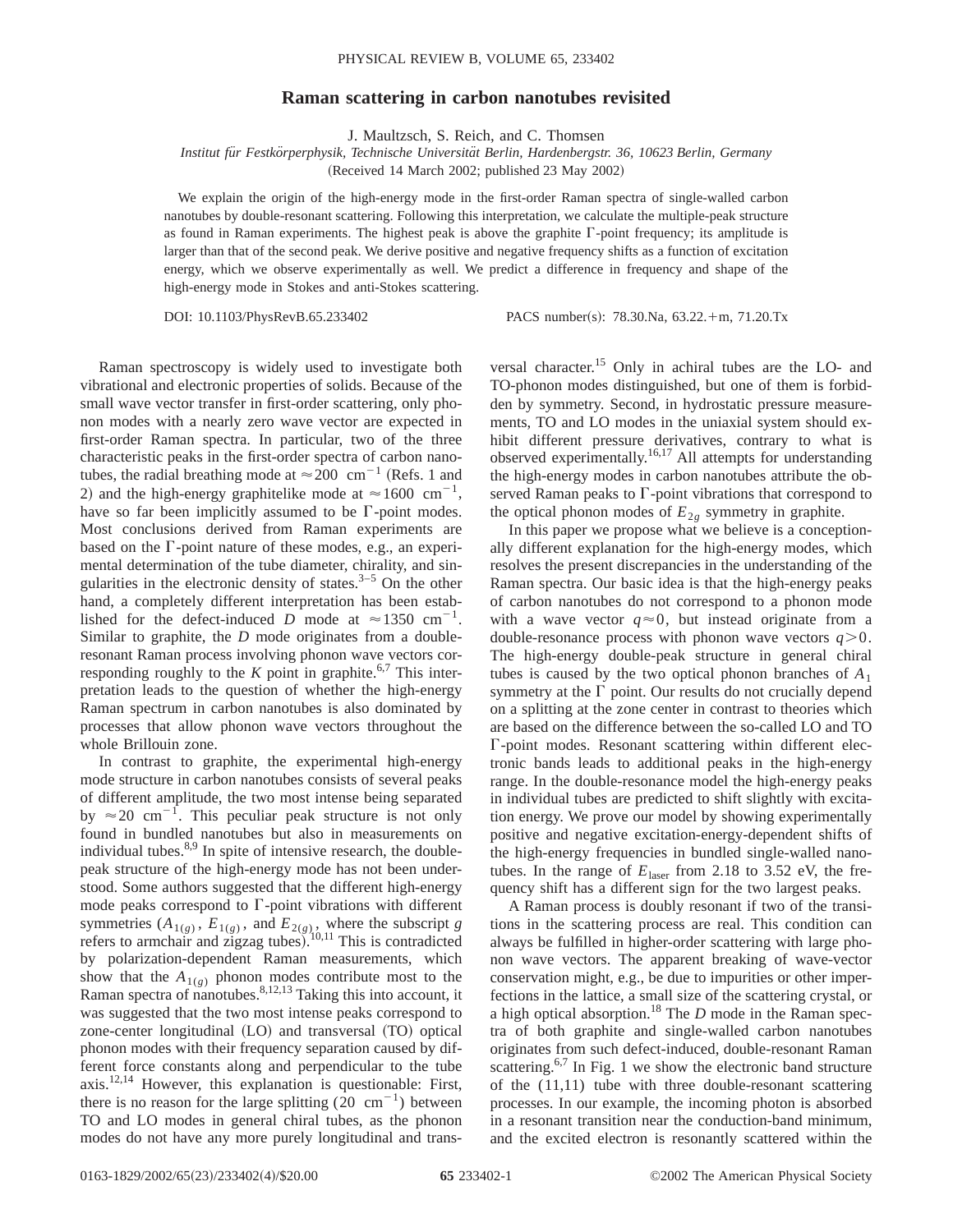

FIG. 1. Electronic band structure of the (11,11) tube. Three double-resonant scattering processes are shown schematically; one leading to the  $D$  mode (dashed arrow) and two leading to the highenergy modes (solid arrows). Processes  $A$  and  $B$  result in different phonon frequencies.

same electronic band. The other two steps of the resonant process, scattering of the electron by a defect and recombination of the electron-hole pair, are not shown in Fig. 1.<sup>6</sup> Resonant scattering of the excited electron across the  $\Gamma$  point (dashed arrow) leads to the *D* mode in the Raman spectra.<sup>7</sup> The second possibility for a real transition of the excited electron is scattering across the conduction-band minimum (solid arrows). We find that this process contributes to the Raman spectra as well and leads to the high-energy modes of carbon nanotubes. The phonon mode involved here possesses a small wave vector (as compared to the *D*-mode process, but large compared to the wave vector of light) and hence a frequency near the  $\Gamma$ -point frequency. Two optical branches result in two high-energy Raman peaks. Consequently, we expect that the radial breathing mode also originates from the same double-resonant process. At a given excitation energy, the wave vector and frequency of the phonon depend on the particular electronic band in which the electron is resonantly scattered. For example, in process  $A$  (Fig. 1) the phonon wave vector *q* for resonant scattering is larger than in process *B*. These two transitions yield Raman peaks at different frequencies. Similar to the *D*-mode in nanotubes and graphite, the double-resonance condition changes with the laser wavelength. The electron wave vector at which the incoming (or outgoing) resonance occurs and the phonon wave vector for the second resonance depend on the excitation energy. As is obvious from Fig. 1, with increasing laser energy the phonon wave vector fulfilling the double-resonance condition becomes larger. The frequency of the Raman peaks then shifts with excitation energy according to the dispersion of the phonon branches near the  $\Gamma$  point.

We explicitly calculated the high-energy Raman spectra of single-walled carbon nanotubes from the cross section for defect-induced, double-resonant Raman scattering.<sup>18,7</sup> We chose the incoming and outgoing light to be polarized parallel to the tube axis. We obtained the electron dispersion by the symmetry-based tight-binding approximation with an overlap integral  $\gamma_0$ =2.9 eV.<sup>19</sup> For the phonon dispersion we used a model dispersion adapted from graphite; see inset of Fig.  $2^{20}$  The phonon branches were degenerate at the  $\Gamma$ point; a splitting does not essentially alter our results. As a



FIG. 2. Experimental (upper curves) and calculated (lower curves) high-energy Raman spectra for excitation energies in the visible. The separation between the peaks increases with increasing laser energy in both experimental and calculated spectra. The inset shows the phonon dispersion used in the calculations. The phonon wave vector *q* is given in units of  $\pi/a_0$ ; the phonon frequency is given in  $cm^{-1}$ .

first approximation, we assume the phonon dispersion near the  $\Gamma$  point (for  $q \in [0, \pi/a_0]$ , where  $a_0$  is the length of the graphite lattice vectors) to be independent of the tube chirality. Our samples in Raman scattering were single-walled nanotubes with a mean diameter of 1.45 nm. The tubes were excited with an  $Ar^+Kr^+$  laser; the light was dispersed by a triple monochromator, and detected with a charge-coupled device.

In Fig. 2 we show our experimental high-energy Raman spectra and the calculation for the (15,6) tube. Doubleresonant Raman scattering describes the essential features of the measured spectra surprisingly well. In particular, we find the strongest peak at 1597 cm<sup>-1</sup> *above* the  $\Gamma$  point frequency  $(1588 \text{ cm}^{-1}$  in our dispersion, like in graphite) and a second, less intense peak at  $1575 \text{ cm}^{-1}$ . The magnitude of the splitting  $\approx 20$  cm<sup>-1</sup> as well as the absolute peak positions are in excellent agreement with experiments. The relative amplitude of the two peaks is also similar to the ratio found in the experimental spectra. The crucial point, when comparing the spectra at different excitation energies, is that the Raman peaks shift both in experiment and in our calculation, as predicted. The experimental frequency of the upper peak increases (3.5 cm<sup>-1</sup>/eV), whereas the frequency of the lower peak decreases with increasing excitation energy  $(-1.7 \text{ cm}^{-1}/\text{eV})$ . Within our model, the frequency shift and the relative position of the peaks follow (in this range of laser wavelength and for this tube) from the phonon dispersion. Because of the weak overbending in the upper phonon branch (see the inset of Fig. 2), the Raman peak at 1597 cm<sup>-1</sup> is at higher frequency than the  $\Gamma$  point frequency. The overbending leads to a positive shift with excitation energy of the peak at 1597  $\text{cm}^{-1}$ ; accordingly the peak at 1575  $\text{cm}^{-1}$  shifts to lower frequency with increasing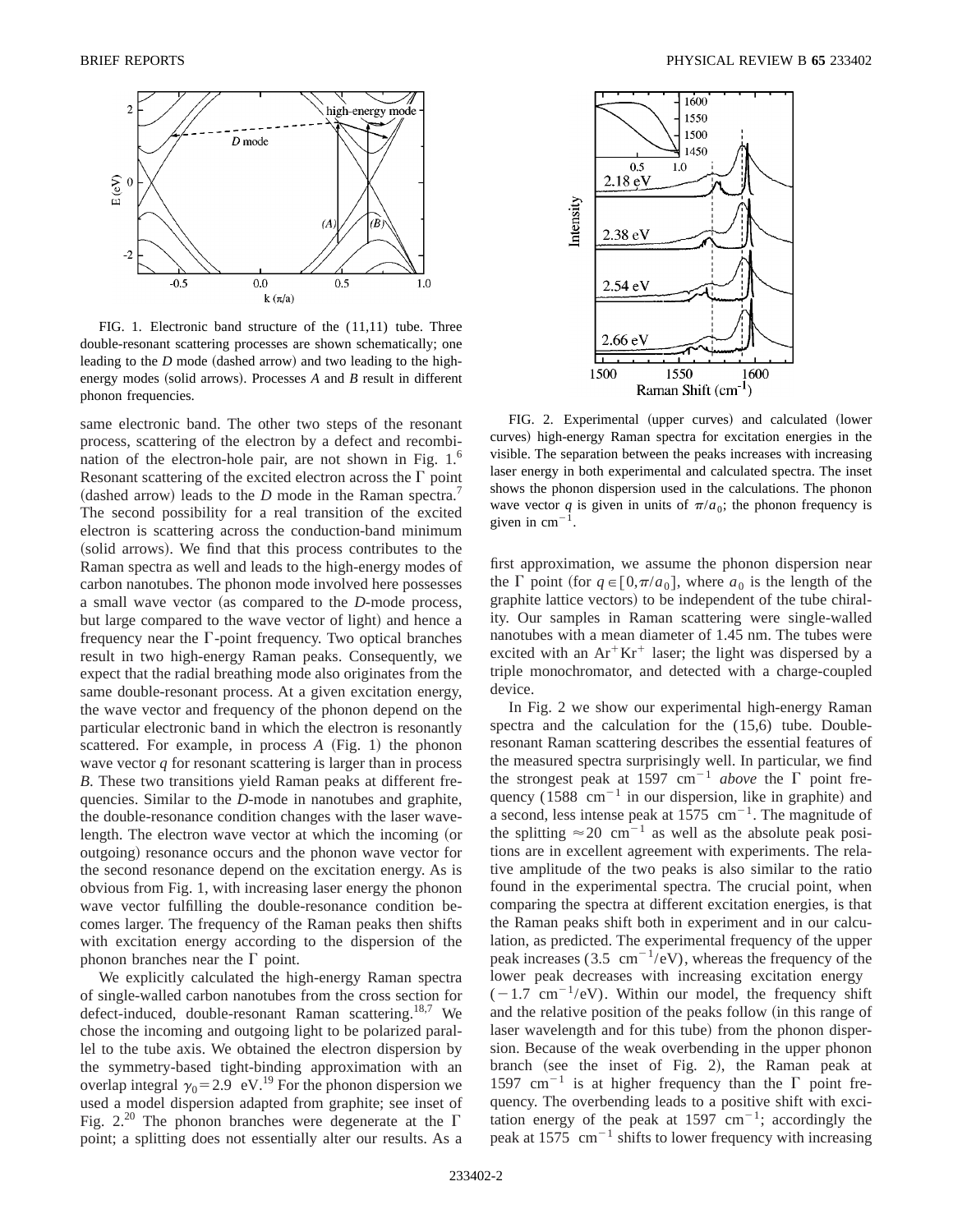

FIG. 3. Frequency of the high-energy Raman peaks as a function of laser excitation energy. Experimental and calculated values are given by open and closed symbols, respectively. The lines are linear fits to the experimental data from  $E_{\text{laser}}=2.18$  to 2.66 eV. Open triangles are experimental data of graphite, where the frequency is clearly independent of the excitation energy.

laser energy. Because of the overbending, the phonon density of states near the  $\Gamma$  point is particularly large for the upper branch. Therefore, the intensity of the upper peak is higher than the intensity of the lower one, as found experimentally.

In the spectra calculated for 2.54 and 2.66 eV, the peak at 1560  $\text{cm}^{-1}$  appears to split. In fact, a double-peak structure is expected for both peaks at each laser energy, because in the (15,6) tube two electronic bands dominate the spectra. The double-resonant process occurs for both bands at slightly different phonon wave vectors. Because the bands are rather close at their minimum, the different contributions to the Raman signal are only resolved at higher laser energies.

So far we have discussed excitation energies involving the same electronic bands. The phonon wave vector in such a double-resonance process continuously increases with increasing laser energy. The excitation-energy dependence of the peaks then reflects only the phonon dispersion near the  $\Gamma$ point. For even larger laser energies, the next higher optical transition can be reached, which again occurs close to the band minimum. The corresponding double-resonant phonon wave vectors are small; the Raman frequencies are expected quite close to the  $\Gamma$ -point frequencies. These contributions dominate the spectra because of the high density of electronic states near the conduction band minimum, an effect which was also seen in the calculated  $D$ -mode intensity.<sup>7</sup> In Fig. 3 we show the excitation-energy dependence of the high-energy modes for laser energies up to 3.52 eV. The experimental and calculated Raman frequencies are given by open and closed symbols, respectively. It is clearly seen that the continuous shift of the peaks is interrupted at  $E_{\text{laser}}$  $=$  3 eV. Above, the Raman signal originates from a scattering process close to the minimum of the next higher conduction band. We calculated the high-energy Raman spectra for several chiral tubes with diameters of  $\approx 1.4$  nm and obtained results similar to those for the (15,6) tube. The peaks of different tubes are at different frequencies, which leads to

a broadening of the peaks in bulk samples compared with individual tubes. When averaging over several tubes, we found the frequency shift of the highest peak to differ only slightly from that of the single tube. The frequencies of the lower peaks scatter within a broader range leading to a reduced average frequency shift.<sup>21</sup> The laser energy at which the next electronic band is reached is in general different for semiconducting and metallic tubes. When the laser energy matches the van Hove singularities in the joint density of states, the Raman intensity is particularly large, and the calculated line shapes resemble those of metallic spectra. The spectra of bulk samples are thus determined by a convolution of the electronic density of states and the double-resonant process.

For the *D* mode in graphite and carbon nanotubes a difference between the frequencies in Stokes and anti-Stokes Raman spectra followed from the double-resonance model. A similar behavior is expected for the high-energy modes, because the double-resonant phonon wave vector is larger in anti-Stokes scattering than in Stokes scattering. Then the position of the peak at  $\approx 1575$  cm<sup>-1</sup> will be at lower frequency in anti-Stokes scattering than in Stokes scattering. In contrast, the difference between Stokes and anti-Stokes spectra for the  $1597 \text{-cm}^{-1}$  peak is sensitive to the overbending in the phonon dispersion. Depending on the phonon wave vector at which the maximum frequency occurs, the upper peak is at higher *or* lower frequency in anti-Stokes spectra. With increasing excitation energy, in anti-Stokes scattering the next optical transition is reached with an outgoing resonance at smaller laser energy than in Stokes scattering. Therefore, the two high-energy peaks might be well separated in Stokes scattering (as in Fig. 2), but close together and broad in anti-Stokes scattering at the same excitation energy. Anti-Stokes Raman spectra have so far been reported only for bulk samples.<sup>22,23</sup> For particular laser energies these experiments indeed show Stokes and anti-Stokes spectra quite different in shape. As a consequence of double-resonant Raman scattering, also we predict a similar behavior for individual nanotubes.

The relative intensities of the *D* mode and the high-energy mode in first-order scattering are, in contrast to graphite, not determined by the number of defects but by the chirality of the tube. This is supported by experiments on isolated tubes, which show a strong variation of the intensity ratio when investigating different tubes.<sup>8,9</sup>

Corresponding to the high-energy mode, the radial breathing mode is also expected to originate from a doubleresonant Raman process. On the other hand, the slope of the dispersion of the radial breathing mode is nearly zero close to the  $\Gamma$  point; thus the excitation-energy dependence of the Raman frequency is predicted to be small.

In conclusion, we showed that the high-energy modes in the Raman spectra of carbon nanotubes originate from a defect-induced, double-resonant Raman process revising the origin of these modes. The Raman peaks do not originate from the  $\Gamma$ -point vibrations, as is usual in first-order scattering, but from phonons with large wave vectors. This explains why the largest high-energy peak in the Raman spectra occurs at higher frequency than the  $\Gamma$ -point mode in graphite.